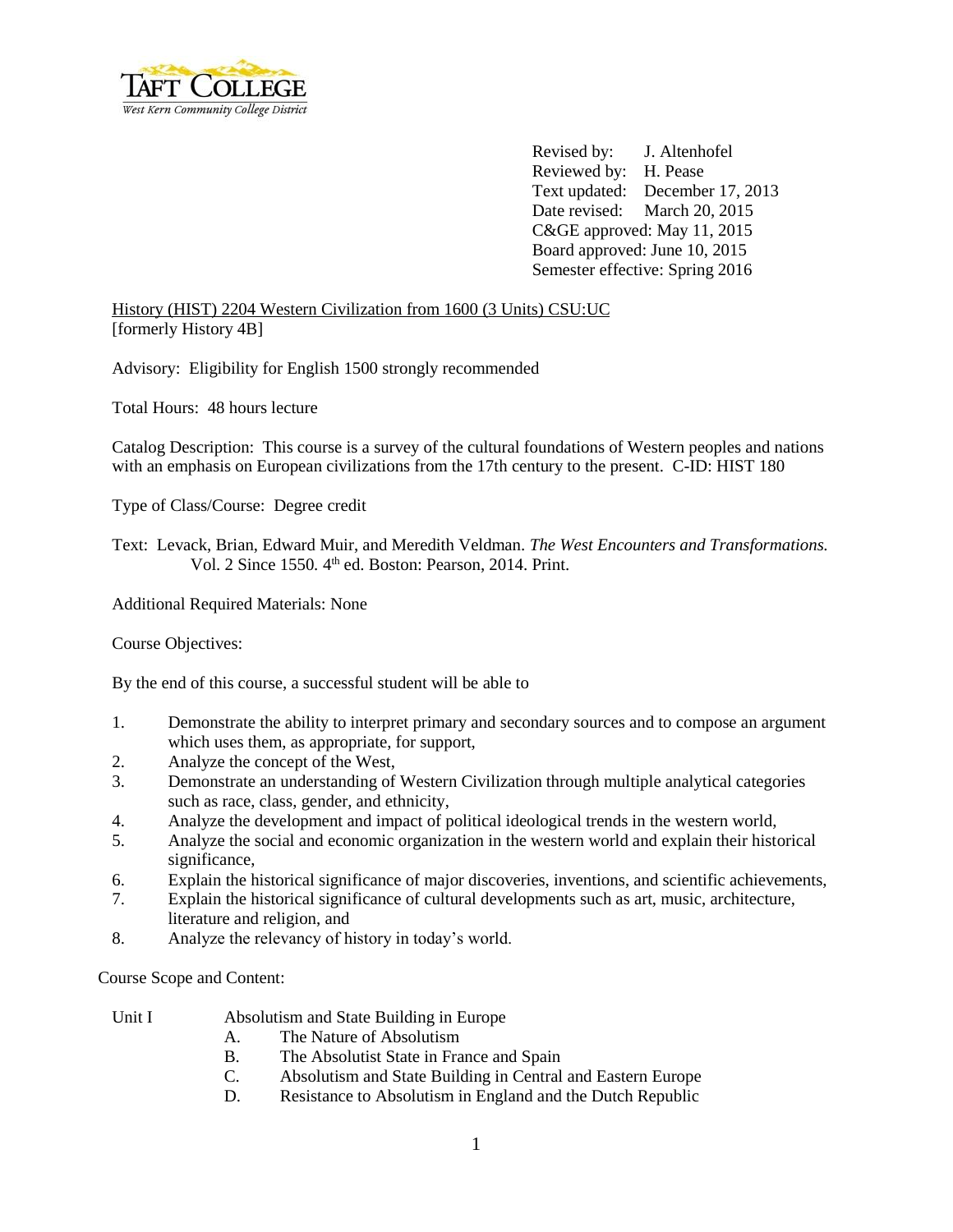

| Unit II   | The Scientific Revolution                                                     |  |  |  |
|-----------|-------------------------------------------------------------------------------|--|--|--|
|           | The Discoveries and Achievements of the Scientific Revolution<br>А.           |  |  |  |
|           | The Search for Scientific Knowledge<br>В.                                     |  |  |  |
|           | $C_{\cdot}$<br>The Causes of the Scientific Revolution                        |  |  |  |
|           | D.<br>The Intellectual Consequences of the Scientific Revolution              |  |  |  |
|           | E.<br>Humans and the Natural World                                            |  |  |  |
| Unit III  | The West and the World: Empire, Trade, and War                                |  |  |  |
|           | European Empires in the Americas and Asia<br>A.                               |  |  |  |
|           | В.<br>Warfare in Europe, North America, and Asia                              |  |  |  |
|           | $C_{\cdot}$<br>The Atlantic World                                             |  |  |  |
|           | D.<br>Encounters between Europeans and Asians                                 |  |  |  |
|           | Е.<br>The Crisis of Empire and the Atlantic Revolutions                       |  |  |  |
|           |                                                                               |  |  |  |
| Unit IV   | Eighteenth-Century Society and Culture                                        |  |  |  |
|           | A.<br>The Aristocracy                                                         |  |  |  |
|           | <b>B.</b><br><b>Challenges to Aristocratic Dominance</b>                      |  |  |  |
|           | C,<br>The Enlightenment                                                       |  |  |  |
|           | D.<br>The Impact of the Enlightenment                                         |  |  |  |
| Unit V    | The Age of the French Revolution                                              |  |  |  |
|           | The First French Revolution, 1789—1791<br>А.                                  |  |  |  |
|           | В.<br>The French Republic, 1792-1799                                          |  |  |  |
|           | $C_{\cdot}$<br>Cultural Change in France during the Revolution                |  |  |  |
|           | The Napoleonic Era, 1799-1815<br>D.                                           |  |  |  |
|           | Е.<br>The Legacy of the French Revolution                                     |  |  |  |
| Unit VI   | The Industrial Revolution                                                     |  |  |  |
|           | The Nature of the Industrial Revolution and Class Divisions<br>A.             |  |  |  |
|           | В.<br><b>Conditions Favoring Industrial Growth</b>                            |  |  |  |
|           | $C_{\cdot}$                                                                   |  |  |  |
|           | The Spread of Industrialization<br>The Effects of Industrialization<br>D.     |  |  |  |
|           | Е.<br>Industry, Trade, and Empire                                             |  |  |  |
|           |                                                                               |  |  |  |
| Unit VII  | <b>Ideological Conflict and National Unification</b>                          |  |  |  |
|           | New Ideologies in the Early Nineteenth Century<br>A.                          |  |  |  |
|           | Ideological Encounters in Europe, 1815-1848<br><b>B.</b>                      |  |  |  |
|           | C.<br>National Unification in Europe and America, 1848-1871                   |  |  |  |
|           | International Conflict and Domestic Politics, 1853-1871<br>D.                 |  |  |  |
| Unit VIII | The Coming of Mass Politics: Industrialization, Emancipation, and Instability |  |  |  |
|           | <b>Economic Transformation and Class</b><br>А.                                |  |  |  |
|           | <b>B.</b><br>Defining the Nation                                              |  |  |  |
|           | C.<br>The New Mass Politics                                                   |  |  |  |
|           | C.<br>The Women's Revolt                                                      |  |  |  |
| Unit IX   | The West and the World: Cultural Crisis and the New Imperialism, 1870—1914    |  |  |  |
|           | <b>Scientific Transformations</b><br>А.                                       |  |  |  |
|           | Cultural Crisis: The Fin-de-Siècle and the Birth of Modernism<br>Β.           |  |  |  |
|           | C,<br>The New Imperialism and Ethnic Conflicts                                |  |  |  |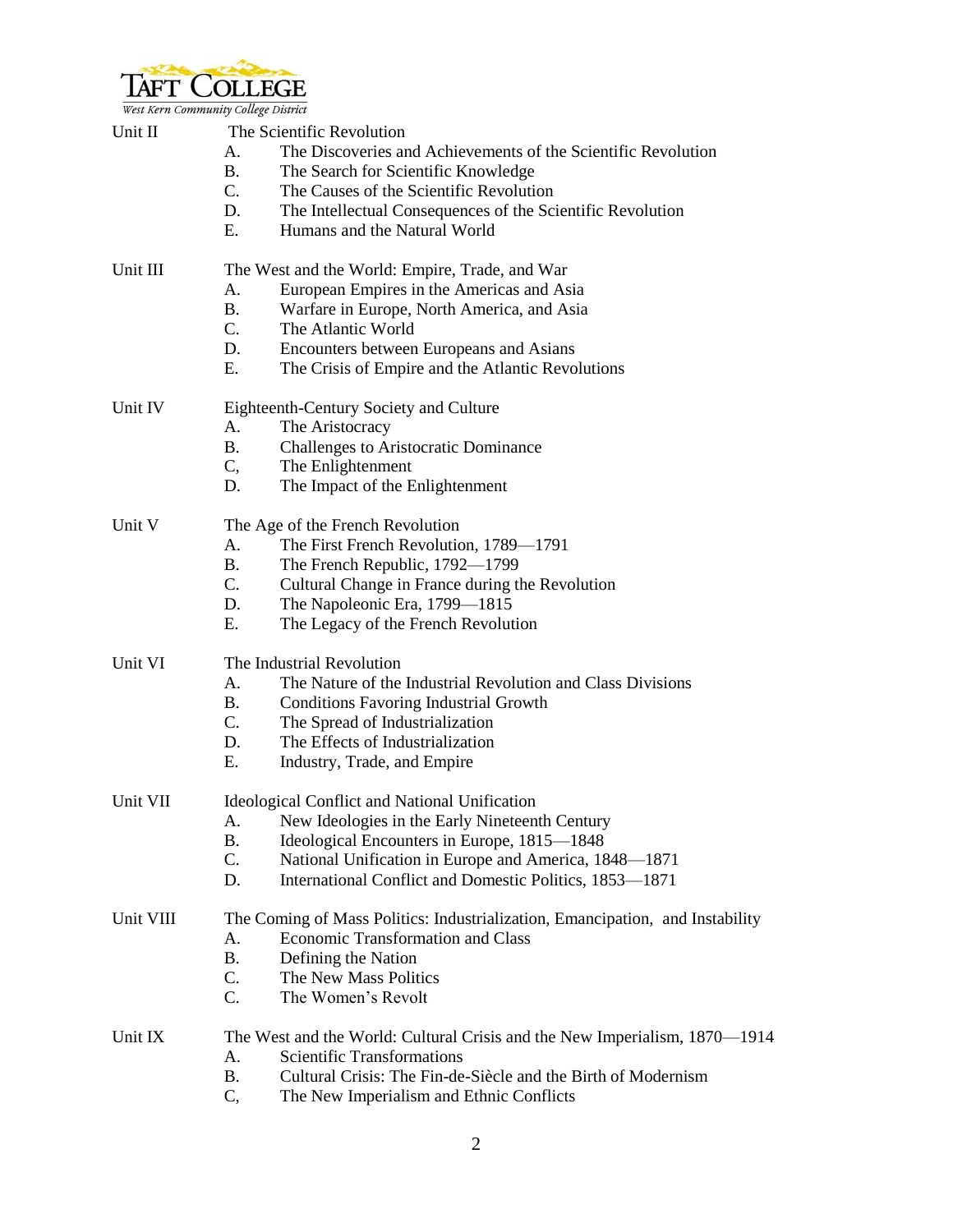

| west Kern Community Couege District |                                                                          |                                                               |  |  |
|-------------------------------------|--------------------------------------------------------------------------|---------------------------------------------------------------|--|--|
| Unit X                              | The First World War                                                      |                                                               |  |  |
|                                     | A.                                                                       | The Origins of the First World War                            |  |  |
|                                     | <b>B.</b>                                                                | The Experience of Total War                                   |  |  |
|                                     | C.                                                                       | The Home Fronts                                               |  |  |
|                                     | D.                                                                       | War and Revolution                                            |  |  |
| Unit XI                             | Reconstruction, Reaction, and Continuing Revolution: The 1920s and 1930s |                                                               |  |  |
|                                     | A.                                                                       | <b>Cultural Despair and Desire</b>                            |  |  |
|                                     | <b>B.</b>                                                                | The Appeal of Authoritarianism and the Rise of Fascism        |  |  |
|                                     | C.                                                                       | Nazism and the Defeat of Democracy in Germany                 |  |  |
|                                     | D.                                                                       | The Soviet Alternative and the Democracies' Response          |  |  |
|                                     | E.                                                                       | The Reconstruction of Gender                                  |  |  |
|                                     | F.                                                                       | The West and the World: Imperialism in the Interwar Era       |  |  |
| Unit XII                            | World War II                                                             |                                                               |  |  |
|                                     | A.                                                                       | The Coming of War                                             |  |  |
|                                     | <b>B.</b>                                                                | Europe at War, 1939—1941                                      |  |  |
|                                     | C.                                                                       | The World at War, $1941 - 1945$                               |  |  |
|                                     | D.                                                                       | The Wars Within the War                                       |  |  |
|                                     | E.                                                                       | The Home Front: The Other Wars                                |  |  |
| Unit XIII                           | Redefining the West After World War II                                   |                                                               |  |  |
|                                     | A.                                                                       | A Dubious Peace, 1945-1949                                    |  |  |
|                                     | <b>B.</b>                                                                | The West and the World: Decolonization and the Cold War       |  |  |
|                                     | C.                                                                       | The Soviet Union and Eastern Europe in the 1950s and 1960s    |  |  |
|                                     | D.                                                                       | The West: Consensus, Consumption, and Culture                 |  |  |
| Unit XIV                            | The West in the Contemporary Era: New Encounters and Transformations     |                                                               |  |  |
|                                     | A.                                                                       | Economic Stagnation and Political Change: The 1970s and 1980s |  |  |
|                                     | <b>B.</b>                                                                | Revolution in the East                                        |  |  |
|                                     | C.                                                                       | In the Wake of Revolution                                     |  |  |
|                                     | D.                                                                       | Rethinking the West                                           |  |  |
|                                     |                                                                          |                                                               |  |  |

Learning Activities Required Outside of Class:

The students in this class will spend a minimum of 6 hours per week outside of the regular class time doing the following:

- 1. studying
- 2. answering questions
- 3. completing required reading
- 4. completing written work
- 5. completing map assignments

Methods of Instruction:

- 1. Lectures
- 2. Class discussions
- 3. Audiovisual presentations
- 4. Group and/or individual activities
- 5. Guided application project